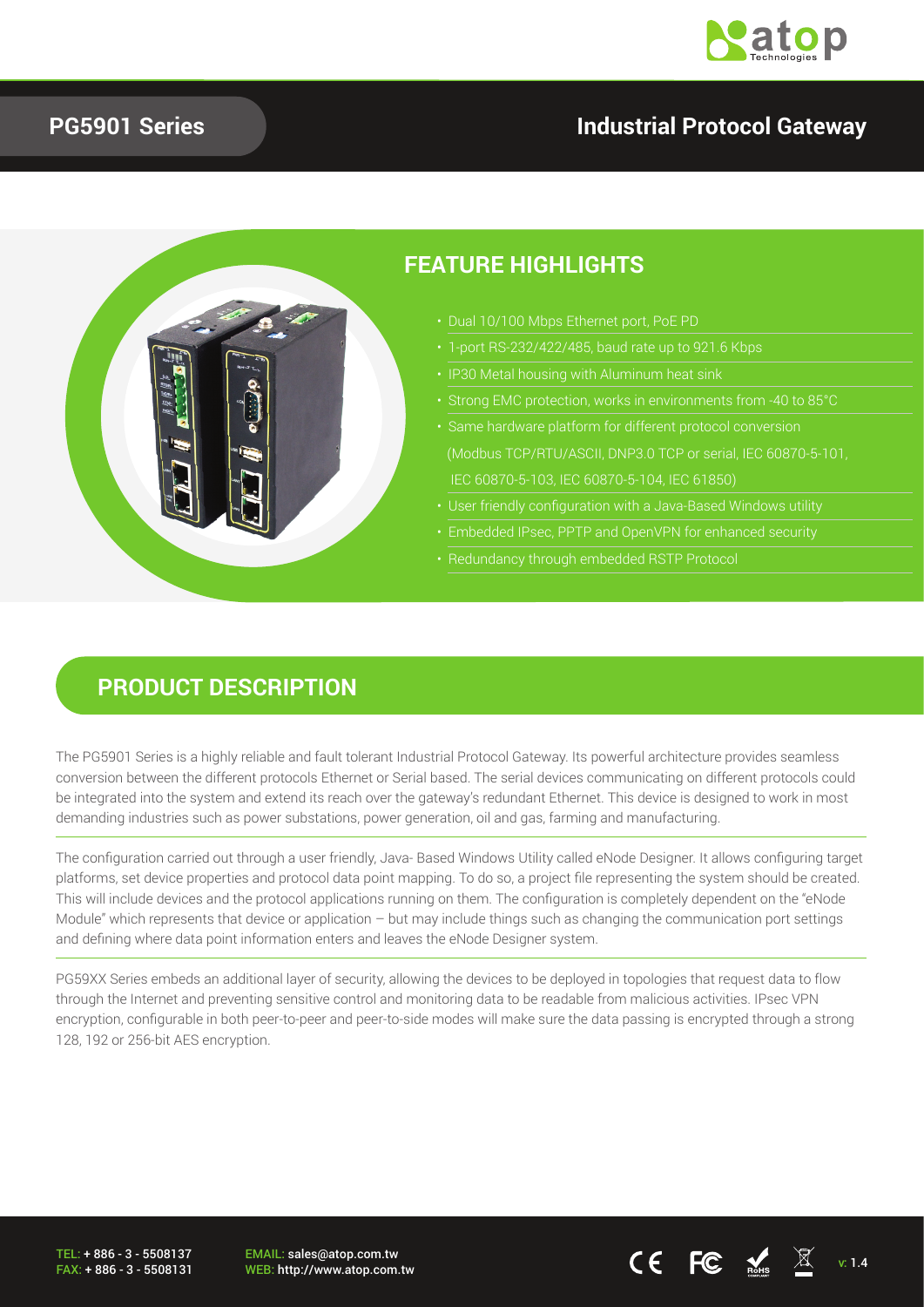

# **APPLICATION**

#### **Features**

The protocol gateway's embedded protocol stacks allow

- Seamless conversion
- Exception/error Management
- Unsolicited event management for the protocols requiring them (such as DNP3)
- High performance
- Low cost



EMAIL: sales@atop.com.tw EWAIL. Sales water community<br>WEB: http://www.atop.com.tw v: 1.4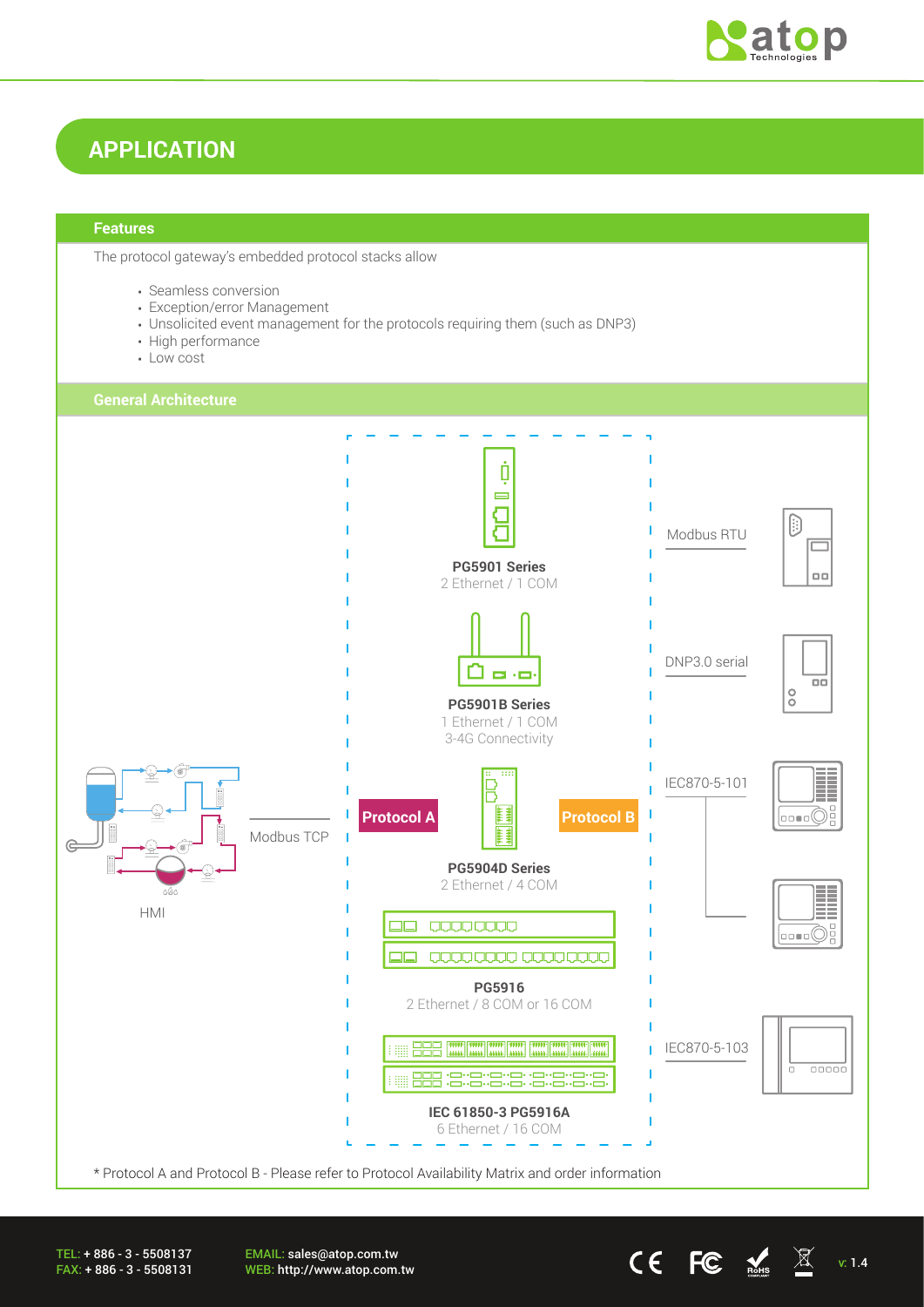



The example shows how to Easily connect a Modbus Serial HMI, through Atop's Protocol Gateway to a DNP3.0 Ethernet Server IED. The host HMI has the role of a Modbus Serial Master while the end-device to be accessed is a DNP3.0 Ethernet Server.

Atop's protocol Gateway acts towards the HMI seamlessly as a Modbus Serial Slave, answering the poll commands or the write commands required by the Host by its virtual Modbus ID. Meanwhile, it acts as a DNP3.0 Ethernet Client with regard to the end-device whose DNP3.0 address is mapped to the virtual Modbus ID that the HMI is accessing.

**Be careful!** – all gateway functions listed in the datasheet refer to the "Gateway" role, and not which "host" or "slave" the gate way is connected to. In this example, the SKU shown is "MBSS-DNEC" (Modbus Serial Slave to DNP3.0 Ethernet Client)

## **PROTOCOL AVAILABILITY**

#### **Protocol Availability Matrix for PG5901 Series**

| <b>Protocol B</b>       |                  | <b>Protocol A</b>      |           |            |                     |                     |                      |
|-------------------------|------------------|------------------------|-----------|------------|---------------------|---------------------|----------------------|
|                         |                  | <b>Ethernet Server</b> |           |            |                     | <b>Serial Slave</b> |                      |
|                         |                  | IEC 61850              | DNP3      | Modbus TCP | IEC 60870-5-<br>104 | DNP3                | Modbus RTU/<br>ASCII |
|                         | <b>IEC 61850</b> | n/a                    | DNES-50EC | MBES-50EC  | 04ES-50EC           | DNSS-50EC           | MBSS-50EC            |
| Ethernet<br>Client      | DNP3             | 50ES-DNEC              | n/a       | MBES-DNEC  | 04ES-DNEC           | DNSS-DNEC           | MBSS-DNEC            |
|                         | Modbus TCP       | 50ES-MBEC              | DNES-MBEC | n/a        | 04ES-MBEC           | DNSS-MBEC           | n/a                  |
|                         | IEC 60870-5-104  | 50ES-04EC              | DNES-04EC | MBES-04EC  | n/a                 | DNSS-04EC           | MBSS-04EC            |
|                         | DNP3             | 50ES-DNSM              | DNES-DNSM | MBES-DNSM  | 04ES-DNSM           | n/a                 | n/a                  |
| <b>Master</b><br>Serial | Modbus RTU/ASCII | 50ES-MBSM              | DNES-MBSM | n/a        | 04ES-MBSM           | n/a                 | n/a                  |
|                         | IEC 60870-5-101  | 50ES-01SM              | DNES-01SM | MBES-01SM  | 04ES-01SM           | n/a                 | n/a                  |
|                         | IEC 60870-5-103  | 50ES-03SM              | DNES-03SM | MBES-03SM  | 04ES-03SM           | n/a                 | n/a                  |

TEL: + 886 - 3 - 5508137 FAX: + 886 - 3 - 5508131

EMAIL: sales@atop.com.tw

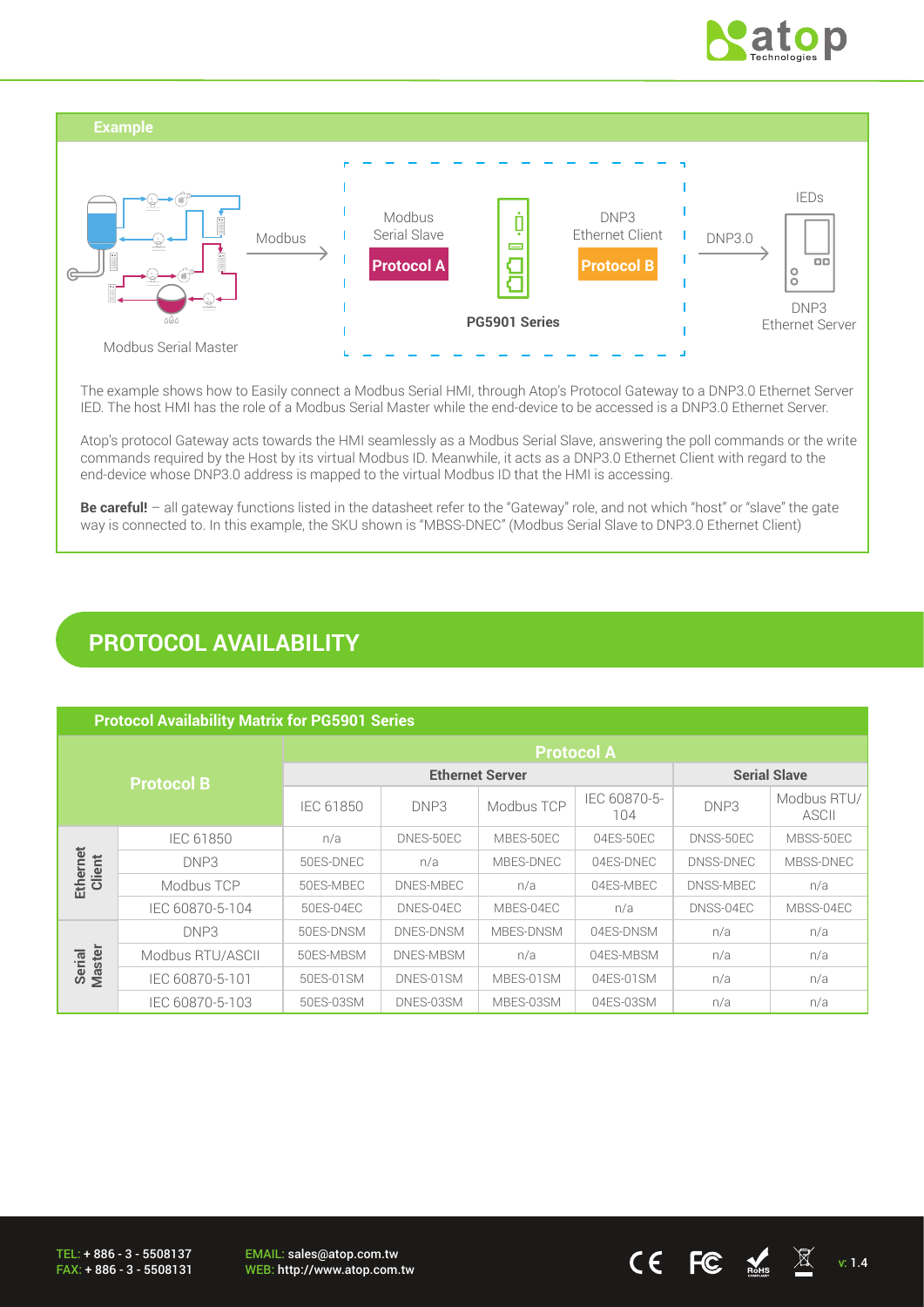

# **PROTOCOL SPECIFICATION**

| <b>IEC61850 Server/ Client</b>        |                                                                                                                                                                                                                                                                                                                                                                                                                       |
|---------------------------------------|-----------------------------------------------------------------------------------------------------------------------------------------------------------------------------------------------------------------------------------------------------------------------------------------------------------------------------------------------------------------------------------------------------------------------|
| Supported Functions                   | • Generic access to the data (Read, Write)<br>• 8 Logical Devices per Port<br>• GOOSE (Generic Object Oriented Substation Event)<br>$-$ a GOOSE message will be generated by the gateway automatically upon event(*)<br>• (*) Being other protocols not Real-Time, there is no quarantee that GOOSE message<br>is generated within 1 ms from the event itelf.                                                         |
| Supported Control<br>Type of commands | • Generic access to the data (Read, Write)<br>• 8 Logical Devices per Port<br>• GOOSE (Generic Object Oriented Substation Event)                                                                                                                                                                                                                                                                                      |
| Implemented<br>Protocol Subsets       | • IEC 61850-6 (Substation Configuration Language Description: SCL)<br>• IEC 61850-7-1 (Principles and Models)<br>• IEC 61850-7-2 (Abstract Communication Service<br>· Interface: ACSI<br>• IEC 61850-7-3 (Common Data Classes: CDC)<br>• IEC 61850-7-4 (Logical Nodes and data Object Classes)<br>• IEC 61850-8-1 (Mapping to Manufacturing Message Specification: MMS)<br>• Edition 1 & Edition 2 are both Supported |

|                                  | <b>DNP3 Server/ Client/ Master/ Slave</b>                                                                                                                                                                                                                                                                                                                                             |  |  |  |
|----------------------------------|---------------------------------------------------------------------------------------------------------------------------------------------------------------------------------------------------------------------------------------------------------------------------------------------------------------------------------------------------------------------------------------|--|--|--|
| <b>General Specifications</b>    | • Serial Mode or Ethernet with TCP or UDP Mode<br>• Server side supports serving up to 5 client in TCP Mode<br>• Client side in a single RS-485 port, supports connecting up to 16 IEDs<br>• Client side supports connecting up to 16 IEDs<br>· Maximum Fragment size 2048 octets<br>• Protocol implementation with configurable parameters conforms to IEEE Std<br>1815-2012 level 2 |  |  |  |
| <b>Supported Functions</b>       | · Time Synchronization generic access to the data(Read, Write)<br>• Commands with or without preselection (Select, Operate, Direct Operate)<br>• Transmission of time-tagged events<br>• Self-address                                                                                                                                                                                 |  |  |  |
| Supported DNP3<br>Object Library | • Binary Inputs up to 8000 pts<br>• Binary Outputs up to 2000 pts<br>• Double Inputs up to 4000 pts<br>• Analog Inputs up to 250 pts<br>• Analog Outputs up to 250 pts<br>• Counters up to 250 pts                                                                                                                                                                                    |  |  |  |

| <b>Modbus Server/ Client/ Master/ Slave</b> |                                                                                                                                                                                                                                                                                                                                                                                      |  |  |
|---------------------------------------------|--------------------------------------------------------------------------------------------------------------------------------------------------------------------------------------------------------------------------------------------------------------------------------------------------------------------------------------------------------------------------------------|--|--|
| <b>General Specifications</b>               | . Support Modbus RTU and ASCII in Serial mode<br>• Support Modbus in TCP mode<br>• For Modbus Client in TCP mode, support connecting up to 64 Modbus servers<br>• For Modbus Server in TCP mode, support serving up to 64 Modbus clients<br>· Support maximum number of data points in read direction: 8000 pts<br>· Support maximum number of commands in write direction: 4000 pts |  |  |

TEL: + 886 - 3 - 5508137 FAX: + 886 - 3 - 5508131 EMAIL: sales@atop.com.tw<br>WEB: http://www.atop.com.tw

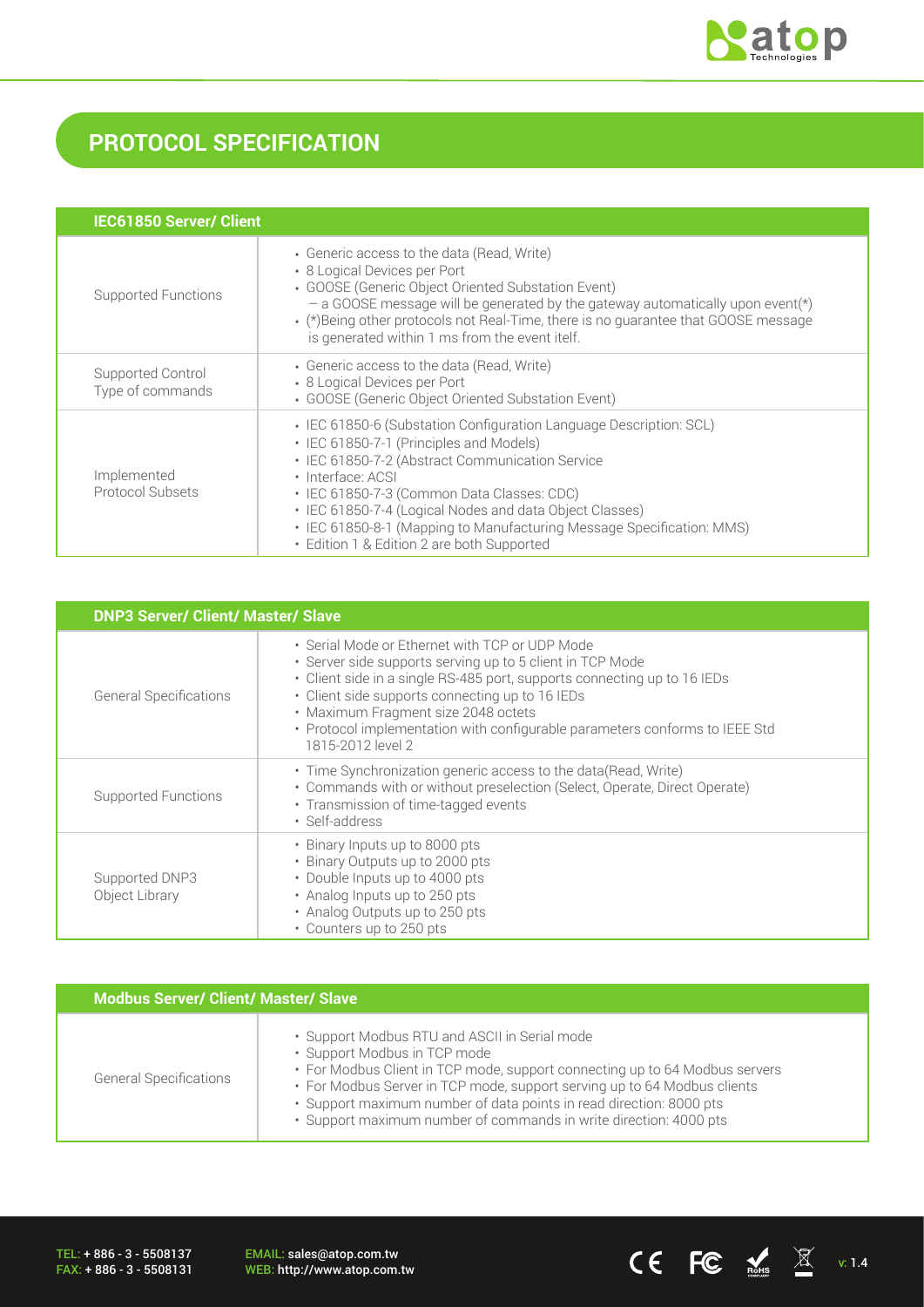

| Supported<br><b>Function Codes</b>  | 1: Read Coils<br>2: Read Discrete Inputs<br>3: Read Holding Registers<br>4: Read Input Registers<br>5: Write Single Coil<br>6: Write Single Register<br>15: Write Multiple Coils<br>16: Write Multiple Registers<br>43/14: Read Device Identification (server side only) |
|-------------------------------------|--------------------------------------------------------------------------------------------------------------------------------------------------------------------------------------------------------------------------------------------------------------------------|
| Supported<br><b>Exception Codes</b> | 1: illegal function<br>2: illegal data address<br>3: illegal data value<br>4: server device failure<br>6: server device busy                                                                                                                                             |

| IEC 60870-5-101 Master        |                                                                                                                                                                                                                                                                                                                                                                                                                                                                                          |
|-------------------------------|------------------------------------------------------------------------------------------------------------------------------------------------------------------------------------------------------------------------------------------------------------------------------------------------------------------------------------------------------------------------------------------------------------------------------------------------------------------------------------------|
| <b>General Specifications</b> | • Protocol implementation with configurable parameters conforms to the IEC 60870-5-101<br>edition 2 specification<br>• Process Information in Monitor and Control Direction<br>• Balanced and Unbalanced Modes<br>• CP24Time2a or CP56Time2a timestamp for monitor direction report                                                                                                                                                                                                      |
| Supported Functions           | • Station Initialization<br>• Interrogation<br>• Read Procedure<br>• Cyclic Data and Spontaneous Transmission (Slave Side only)<br>• Clock Synchronization<br>• Transmission of Integrated Totals<br>• Direct and SBO command                                                                                                                                                                                                                                                            |
| Supported Data Types          | • Monitors Points:<br>Each supports up to 1000 pts: Single Point, Double Point, Step Position, Bit String,<br>Measured with Normalized Value, Measured with Scaled Value, Measured Short Floating<br>Point Value, Integrated Totals<br>• Control Points:<br>Each supports up to 500 pts: Single Command, Double Command, Regulating Step<br>Command, Set Point Command with Normalized Value, Set Point Command with Scaled<br>Value, Set Point Command Short Floating Point, Bit string |

| <b>IEC 60870-5-103 Master</b> |                                                                                                                                                                                                                                                                                                                                                                                                                                                                                                                                                                                           |
|-------------------------------|-------------------------------------------------------------------------------------------------------------------------------------------------------------------------------------------------------------------------------------------------------------------------------------------------------------------------------------------------------------------------------------------------------------------------------------------------------------------------------------------------------------------------------------------------------------------------------------------|
| <b>General Specifications</b> | • Protocol implementation with configurable parameters conforms to the<br>IEC 60870-5-103:1997<br>• Master supports connecting up to 16 IEDs<br>• Process Information in Monitor and Control Direction<br>• Unbalanced Modes                                                                                                                                                                                                                                                                                                                                                              |
| Supported Functions           | • Station Initialization, Supports reset FCB and CU<br>• General Interrogation<br>· Clock Synchronization<br>• Command Transmission<br>• Test Mode<br>• Blocking of Monitor Direction                                                                                                                                                                                                                                                                                                                                                                                                     |
| Supported Information         | • Monitor direction:<br>* Status indications in monitor direction: from <16>to <30><br>* Supervision indications in monitor direction: <32>, <33>, from <35> to < 39>, <46>, <47><br>* Earth fault indications in monitor direction: from <48> to <52><br>* Fault indications in monitor direction: from <64> to <93><br>* Auto-reclosure indications in monitor direction: from <128> to <130><br>* Measurands in monitor direction: from <144> to <148><br>• Control direction:<br>General commands in control direction: from $<$ 16 $>$ to $<$ 19 $>$ , from $<$ 23 $>$ to $<$ 26 $>$ |

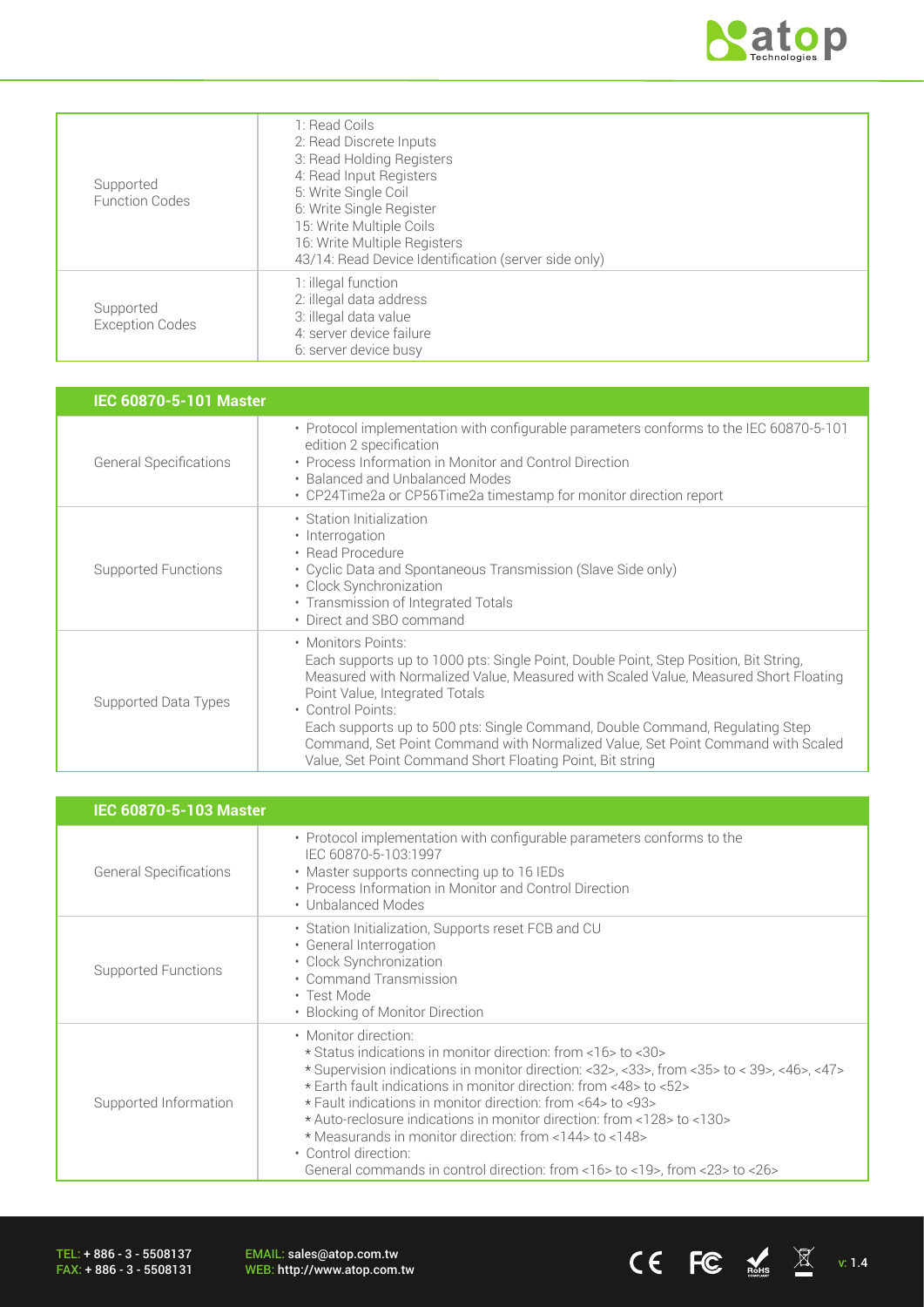

CE FC  $\underset{\text{nohs}}{\underbrace{\mathbb{K}}}$   $\quad \mathbb{K}$  v: 1.4

| IEC 60870-5-104 Server/ Client |                                                                                                                                                                                                                                                                                                                                                                                                                                                                                                                                                                                 |  |  |  |
|--------------------------------|---------------------------------------------------------------------------------------------------------------------------------------------------------------------------------------------------------------------------------------------------------------------------------------------------------------------------------------------------------------------------------------------------------------------------------------------------------------------------------------------------------------------------------------------------------------------------------|--|--|--|
| <b>General Specifications</b>  | · Server side supports serving up to 5 client<br>• Client side supports connecting up to 10 IEDs<br>• Protocol implementation with configurable parameters conforms to the<br>IEC 60870-5-104 specification edition 2<br>• Process Information in Monitor and Control Direction<br>• CP56Time2a timestamp for Control Commands                                                                                                                                                                                                                                                  |  |  |  |
| <b>Supported Functions</b>     | • Station Initialization<br>• Interrogation<br>• Read Procedure (Server side only)<br>• Cyclic Data and Spontaneous Transmission (Server side only)<br>• Clock Synchronization<br>• Transmission of Integrated Totals<br>• Direct and SBO command                                                                                                                                                                                                                                                                                                                               |  |  |  |
| Supported Data Types           | • Monitors Points:<br>Each supports maximum 1000 pts: Single Point, Double Point, Step Position, Bit String,<br>Measured with Normalized Value, Measured with Scaled Value, Measured Short Floating<br>Points Value, Integrated Totals.<br>• Control Points:<br>Each supports maximum 500 pts: Single Command, Double Command, Regulating Step<br>Command, Set Point Command with Normalized Value, Set Point Command with Scaled<br>Value, Set Point Command Short Floating Point, Bitstring.<br>• Event Logging (Server Side only) Universal Event Buffer up to 20,000 Events |  |  |  |

# **SPECIFICATION**

| <b>Network Interface</b>           |                                                             |  |  |
|------------------------------------|-------------------------------------------------------------|--|--|
| <b>Ethernet Port</b>               | 2x RJ-45                                                    |  |  |
| <b>LAN Mode</b>                    | Dual Subnets or RSTP Redundancy                             |  |  |
| Compliance                         | IEEE 802.3 10BASE-T<br>IEEE 802.3u 100BASE-TX               |  |  |
| <b>Serial Interface</b>            |                                                             |  |  |
| Connector                          | 5-Pin 5.08mm Terminal Block or D-Sub9 connector             |  |  |
| Port                               | 1                                                           |  |  |
| Mode                               | RS-232/422/485, software selectable                         |  |  |
| <b>Baud Rate</b>                   | 1,200~921,600 bps                                           |  |  |
| Parity                             | None, Odd, Even                                             |  |  |
| Data Bits                          | 7,8                                                         |  |  |
| Stop Bits                          | 1, 2                                                        |  |  |
| <b>USB Interface</b>               |                                                             |  |  |
| Speed                              | <b>USB 2.0</b>                                              |  |  |
| Connector                          | USB A Type *1                                               |  |  |
| <b>Power Characteristics</b>       |                                                             |  |  |
| Connector                          | 3-Pin 5.08mm Lockable Terminal Block                        |  |  |
| Input Voltage                      | 9-48 VDC, 24VAC, 48 VDC (supplied by PoE, PoE models only), |  |  |
| Power Consumption                  | 0.65A @ 9VDC                                                |  |  |
| Power Redundancy                   | <b>No</b>                                                   |  |  |
| <b>Reverse Polarity Protection</b> | Yes                                                         |  |  |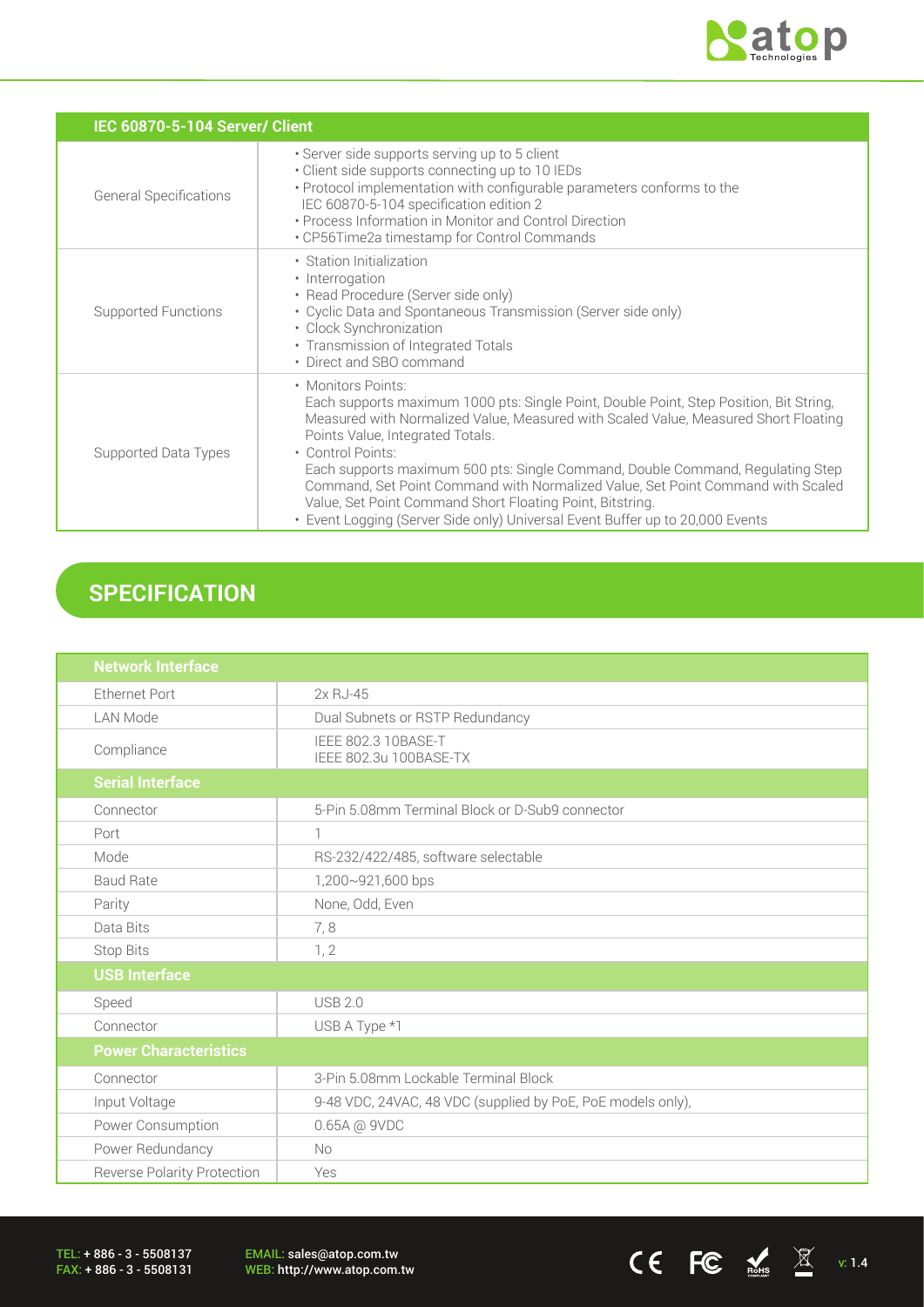

CE FC  $\underset{\text{nohs}}{\mathbb{E}}$   $\mathbb{E}$  v: 1.4

| <b>Mechanicals</b>                                                                                                                                                                                                                                          |                                        |  |
|-------------------------------------------------------------------------------------------------------------------------------------------------------------------------------------------------------------------------------------------------------------|----------------------------------------|--|
| Housing                                                                                                                                                                                                                                                     | IP30 protection, metal housing         |  |
| Dimensions ( $W \times H \times D$ )                                                                                                                                                                                                                        | 32mm x 110mm x 90mm                    |  |
| Installation                                                                                                                                                                                                                                                | DIN-Rail or Wall-Mount (optional kit)  |  |
| <b>Reset Button</b>                                                                                                                                                                                                                                         | Yes                                    |  |
| Weight<br>400q                                                                                                                                                                                                                                              |                                        |  |
| <b>Environmental Limits</b>                                                                                                                                                                                                                                 |                                        |  |
| Operating Temperature                                                                                                                                                                                                                                       | $-40^{\circ}$ C ~ 85°C (-40°F ~ 185°F) |  |
| $-40^{\circ}$ C ~ 85°C (-40°F ~ 185°F)<br>Storage Temperature                                                                                                                                                                                               |                                        |  |
| $5 \sim 95\%$ RH, (non-condensing)<br>Ambient Relative Humidity                                                                                                                                                                                             |                                        |  |
| <b>Software</b>                                                                                                                                                                                                                                             |                                        |  |
| IPv4, ARP, ICMP, TCP, UDP, DHCP Client, DNS Client, Telnet, HTTP, HTTPS, SMTP/TLS,<br>SNMP v1/v2c/v3, Syslog, 802.1D-2004 RSTP, OpenVPN or IPsec VPN (peer-to-peer or<br>Protocols<br>peer-to-side), with a maximum VPN throughput of 37.9Mbps(*), and PPTP |                                        |  |

# **REGULATORY APPROVALS**

| Safety              | EN 60950-1                                                                                                    |                                                                                               |                                                                                                                                                                                                                                       |                                     |  |
|---------------------|---------------------------------------------------------------------------------------------------------------|-----------------------------------------------------------------------------------------------|---------------------------------------------------------------------------------------------------------------------------------------------------------------------------------------------------------------------------------------|-------------------------------------|--|
| <b>EMC</b>          | FCC Part 15, Subpart B, Class A<br>EN 55032, EN 61000-3-2, EN 61000-3-3, EN 55024, EN 61000-6-2, EN 61000-6-4 |                                                                                               |                                                                                                                                                                                                                                       |                                     |  |
| <b>Test</b>         | <b>Value</b><br><b>Item</b>                                                                                   |                                                                                               | Level                                                                                                                                                                                                                                 |                                     |  |
| IEC 61000-4-2       | <b>ESD</b>                                                                                                    | Contact Discharge<br>Air Discharge                                                            | ±4KV<br>±8KV                                                                                                                                                                                                                          | $\overline{2}$<br>3                 |  |
| IEC 61000-4-3       | <b>RS</b>                                                                                                     | 80-1000MHz<br>$1.4 - 2.0$ GHz<br>$2.0 - 2.7$ GHz                                              | 10 V/m<br>3 V/m<br>1 V/m                                                                                                                                                                                                              | 3<br>$\overline{2}$<br>$\mathbf{1}$ |  |
| IEC 61000-4-4       | <b>EFT</b>                                                                                                    | <b>AC Power Port</b><br>DC Power Port<br>Signal Port                                          | 3<br>±2.0KV<br>3<br>$±2.0$ KV<br>3<br>$±1.0$ KV                                                                                                                                                                                       |                                     |  |
| IEC 61000-4-5       | Surge                                                                                                         | <b>AC Power Port</b><br><b>AC Power Port</b><br>DC Power Port<br>DC Power Port<br>Signal Port | Line-to Line±1.0KV<br>Line-to Earth±2.0KV<br>Line-to Line±0.5KV<br>Line-to Earth±0.5KV<br>Line-to Earth±1.0KV                                                                                                                         |                                     |  |
| IEC 61000-4-6       | CS                                                                                                            | 0.15-80MHz                                                                                    | 10 Vrms                                                                                                                                                                                                                               |                                     |  |
| IEC 61000-4-8       | <b>PFMF</b>                                                                                                   | Enclosure                                                                                     | 30 A/m                                                                                                                                                                                                                                |                                     |  |
| IEC 61000-4-11      | <b>DIP</b>                                                                                                    | <b>AC Power Port</b>                                                                          | 30% Reduction (Voltage Dips), 25/30 Cycle<br>60% Reduction (Voltage Dips): 10/12 Cycle<br>100% Reduction (Voltage Dips): 1 Cycle<br>>95% Reduction(Voltage Dips), 0.5 period<br>100% Reduction (Voltage Interruption) : 250/300 Cycle |                                     |  |
| Shock               | IEC 60068-2-27                                                                                                |                                                                                               |                                                                                                                                                                                                                                       |                                     |  |
| Drop                | IEC 60068-2-32                                                                                                |                                                                                               |                                                                                                                                                                                                                                       |                                     |  |
| Vibration           | IEC 60068-2-64                                                                                                |                                                                                               |                                                                                                                                                                                                                                       |                                     |  |
| <b>RoHS</b>         | Yes                                                                                                           |                                                                                               |                                                                                                                                                                                                                                       |                                     |  |
| <b>REACH</b>        | Yes                                                                                                           |                                                                                               |                                                                                                                                                                                                                                       |                                     |  |
| <b>MTBF</b>         | 21.16 years (MIL-HDBK-217F-based prediction)                                                                  |                                                                                               |                                                                                                                                                                                                                                       |                                     |  |
| Warranty<br>5 years |                                                                                                               |                                                                                               |                                                                                                                                                                                                                                       |                                     |  |

TEL: + 886 - 3 - 5508137 FAX: + 886 - 3 - 5508131 EMAIL: sales@atop.com.tw<br>WEB: http://www.atop.com.tw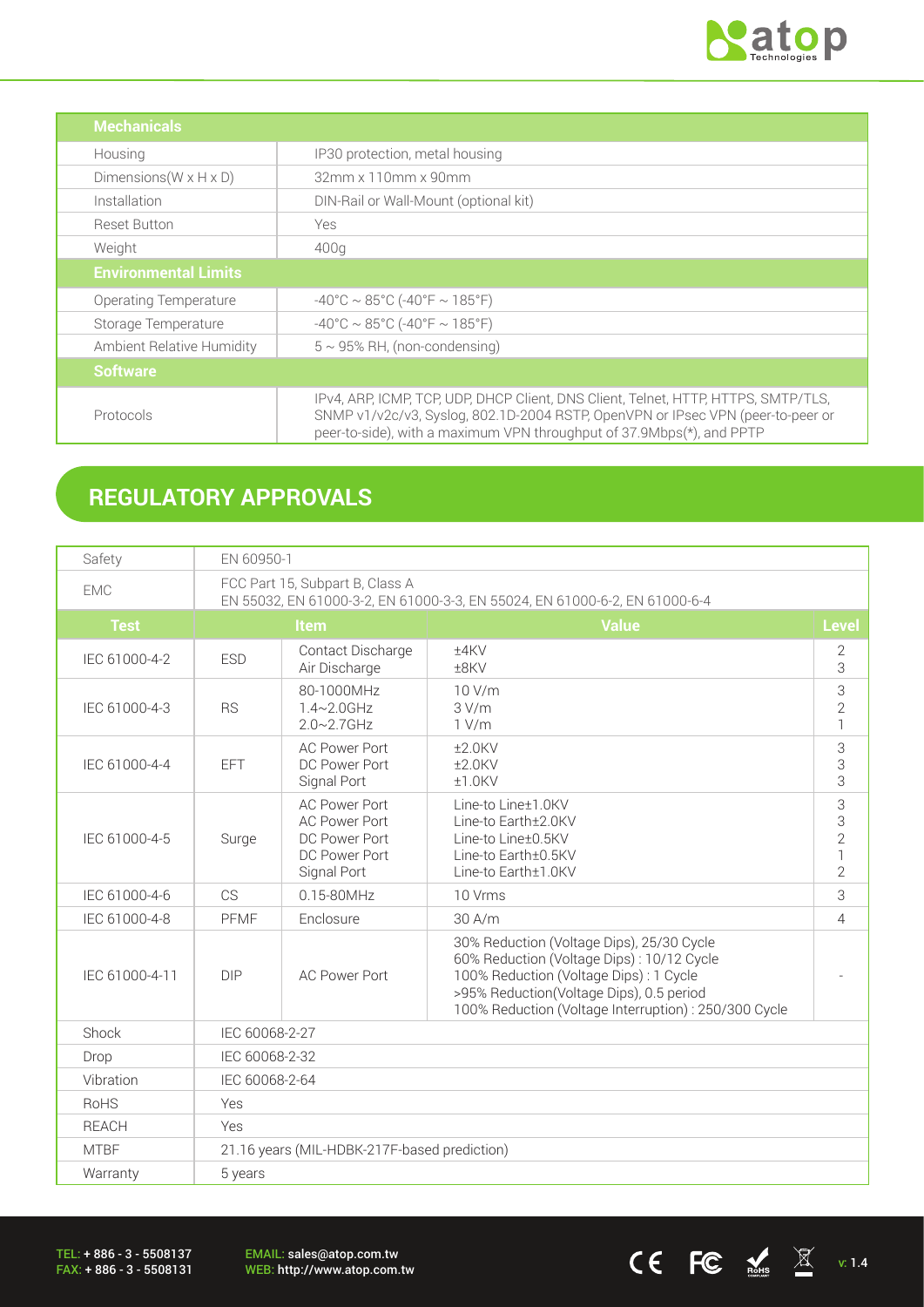

# **ORDERING INFORMATION**

| <b>Hardware</b>   |                  |                              |                            |
|-------------------|------------------|------------------------------|----------------------------|
| <b>Model Name</b> | <b>LAN ports</b> | <b>Serial ports</b>          | <b>Additional features</b> |
| <b>PG5901-DB</b>  | 2x RJ45          | 1x RS-232/485/422 (D-Sub 9)  | $\overline{\phantom{0}}$   |
| <b>PG5901-TB</b>  | 2x RJ45          | 1x RS-232/485/422 (5-pin TB) | $\overline{\phantom{0}}$   |
| PG5901-PoE-DB     | 2x RJ45          | 1x RS-232/485/422 (D-Sub 9)  | PoE PD (802.3af)           |
| PG5901-PoE-TB     | 2x RJ45          | 1x RS-232/485/422 (5-pin TB) | PoE PD (802.3af)           |

| <b>Optional Accessories</b> |                    |                                                                           |
|-----------------------------|--------------------|---------------------------------------------------------------------------|
| <b>Model Name</b>           | <b>Part Number</b> | <b>Description</b>                                                        |
| UN315-1212(US-Y) LV6        | 50500151120003G    | Y-Type (5.08 mm) power adaptor, 100-240VAC, 1.25A@12VDC out, US plug, LV6 |
| UNE315-1212(EU-Y)LV6        | 50500151120013G    | Y-Type (5.08 mm) power adaptor,100-240VAC,1.25A@12VDC out,EU plug,LV6     |
| ADP-DB9(F)-TB5              | 59906231G          | Female DB9 to Female 3.81mm TB5 Converter                                 |
| WMK-315-Black               | 70100000000050G    | Black Aluminum Wall Mount Kit                                             |

| <b>Protocols</b> |                                                                  |
|------------------|------------------------------------------------------------------|
| <b>SKU</b>       | <b>Description</b>                                               |
| 04ES-01SM        | IEC 60870-5-104 Ethernet Server to IEC 60870-5-101 Serial Master |
| 04ES-03SM        | IEC 60870-5-104 Ethernet Server to IEC 60870-5-103 Serial Master |
| 04ES-50EC        | IEC 60870-5-104 Ethernet Server to IEC 61850 Ethernet Client     |
| 04ES-DNEC        | IEC 60870-5-104 Ethernet Server to DNP3 Ethernet Client          |
| 04ES-DNSM        | IEC 60870-5-104 Ethernet Server to DNP3 Serial Master            |
| 04ES-MBEC        | IEC 60870-5-104 Ethernet Server to Modbus Ethernet Client        |
| 04ES-MBSM        | IEC 60870-5-104 Ethernet Server to Modbus Serial Master          |
| 50ES-01SM        | IEC 61850 Ethernet Server to IEC 60870-5-101 Serial Master       |
| 50ES-03SM        | IEC 61850 Ethernet Server to IEC 60870-5-103 Serial Master       |
| 50ES-04EC        | IEC 61850 Ethernet Server to IEC 60870-5-104 Ethernet Client     |
| 50ES-DNEC        | IEC 61850 Ethernet Server to DNP3 Ethernet Client                |
| 50ES-DNSM        | IEC 61850 Ethernet Server to DNP3 Serial Master                  |
| 50ES-MBEC        | IFC 61850 Ethernet Server to Modbus Ethernet Client              |
| 50ES-MBSM        | IEC 61850 Ethernet Server to Modbus Serial Master                |
| DNES-01SM        | DNP3 Ethernet Server to IEC 60870-5-101 Serial Master            |
| DNES-03SM        | DNP3 Ethernet Server to IEC 60870-5-103 Serial Master            |
| DNES-04EC        | DNP3 Ethernet Server to IEC 60870-5-104 Ethernet Client          |
| DNES-50EC        | DNP3 Ethernet Server to IEC 61850 Ethernet Client                |
| DNES-DNSM        | DNP3 Ethernet Server to DNP3 Serial Master                       |
| DNES-MBEC        | DNP3 Ethernet Server to Modbus Ethernet Client                   |
| DNES-MBSM        | DNP3 Ethernet Server to Modbus Serial Master                     |
| DNSS-04EC        | DNP3 Serial Slave to IEC 60870-5-104 Ethernet Client             |
| DNSS-50EC        | DNP3 Serial Slave to IEC 61850 Ethernet Client                   |
| DNSS-DNEC        | DNP3 Serial Slave to DNP3 Ethernet Client                        |